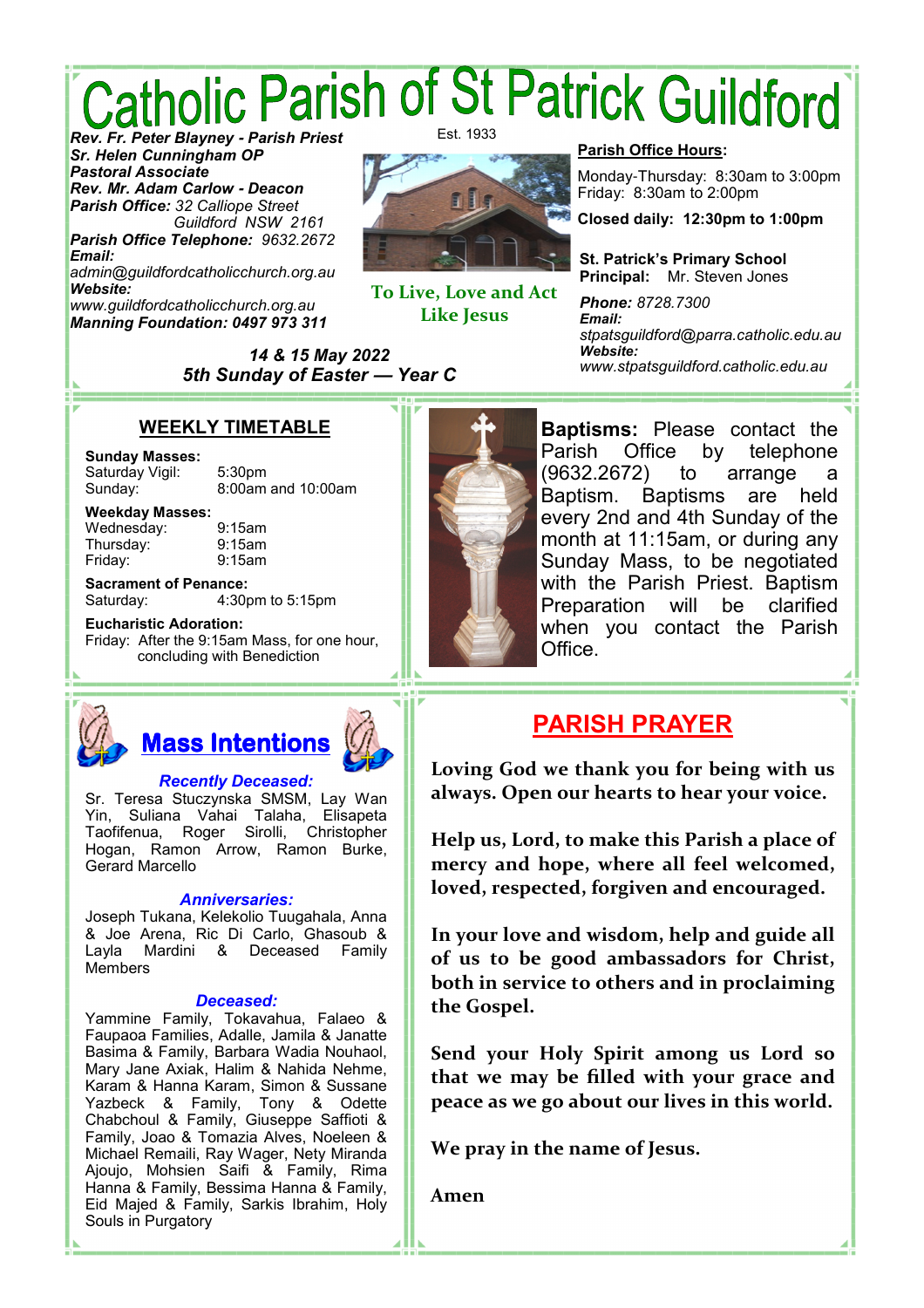

### **LITURGY OF THE WORD 5TH SUNDAY OF EASTER — YEAR C**



A reading from the Acts of the Apostles

Paul and Barnabas went back through Lystra and Iconium to Antioch. They put fresh heart into the disciples, encouraging them to persevere in the faith. 'We all have to experience many hardships' they said 'before we enter the kingdom of God.' In each of these churches they appointed elders, and with prayer and fasting they commended them to the Lord in whom they had come to believe.

They passed through Pisidia and reached Pamphylia. Then after proclaiming the word at Perga they went down to Attalia and from there sailed for Antioch, where they had originally been commended to the grace of God for the work they had now completed. On their arrival they assembled the church and gave

an account of all that God had done with them, and how he had opened the door of faith to the pagans.

The word of the Lord **Thanks be to God**

#### **RESPONSORIAL PSALM: PS 144:8-13**

**Response:** I will praise your name for ever, my king and my God.

The Lord is kind and full of compassion, slow to anger, abounding in love. How good is the Lord to all, compassionate to all his creatures. **R.**

All your creatures shall thank you, O Lord, and your friends shall repeat their blessing. They shall speak of the glory of your reign and declare your might, O God, to make known to men your mighty deeds and the glorious splendour of your reign. **R.**

Yours is an everlasting kingdom; your rule lasts from age to age. **R.**

#### **2ND READING: REVELATION 21:1-5**

A reading from the book of the Apocalypse

I, John, saw a new heaven and a new earth; the first heaven and the first earth had disappeared now, and there was no longer any sea. I saw the holy city, and the new Jerusalem, coming down from God out of heaven, as beautiful as a bride all dressed for her husband. Then I heard a loud voice call from the throne, 'You see this city? Here God lives among men. He will make his home among them; they shall be his people, and he will be their God; his name is God-with -them. He will wipe away all tears from their eyes; there will be no more death, and no more mourning or sadness. The world of the past has gone.' Then the One sitting on the throne spoke: 'Now I am making the whole of creation new'.

The word of the Lord **Thanks be to God**

#### **GOSPEL ACCLAMATION: JOHN 13:34**

#### **Alleluia, alleluia!**

I give you a new commandment: love one another as I have loved you. **Alleluia!**

#### **THE GOSPEL: JOHN 13:31-35**

A reading from the holy Gospel according to John

When Judas had gone Jesus said: 'Now has the Son of Man been glorified, and in him God has been glorified. If God has been glorified in him, God will in turn glorify him in himself, and will glorify him very soon. My little children, I shall not be with you much longer. I give you a new commandment: love one another; just as I have loved you, you also must love one another. By this love you have for one another, everyone will know that you are my disciples'.

The Gospel of the Lord **Praise to you, Lord Jesus Christ**



**I give you a new commandment: love one another; just as I have loved you. You also must love one another.**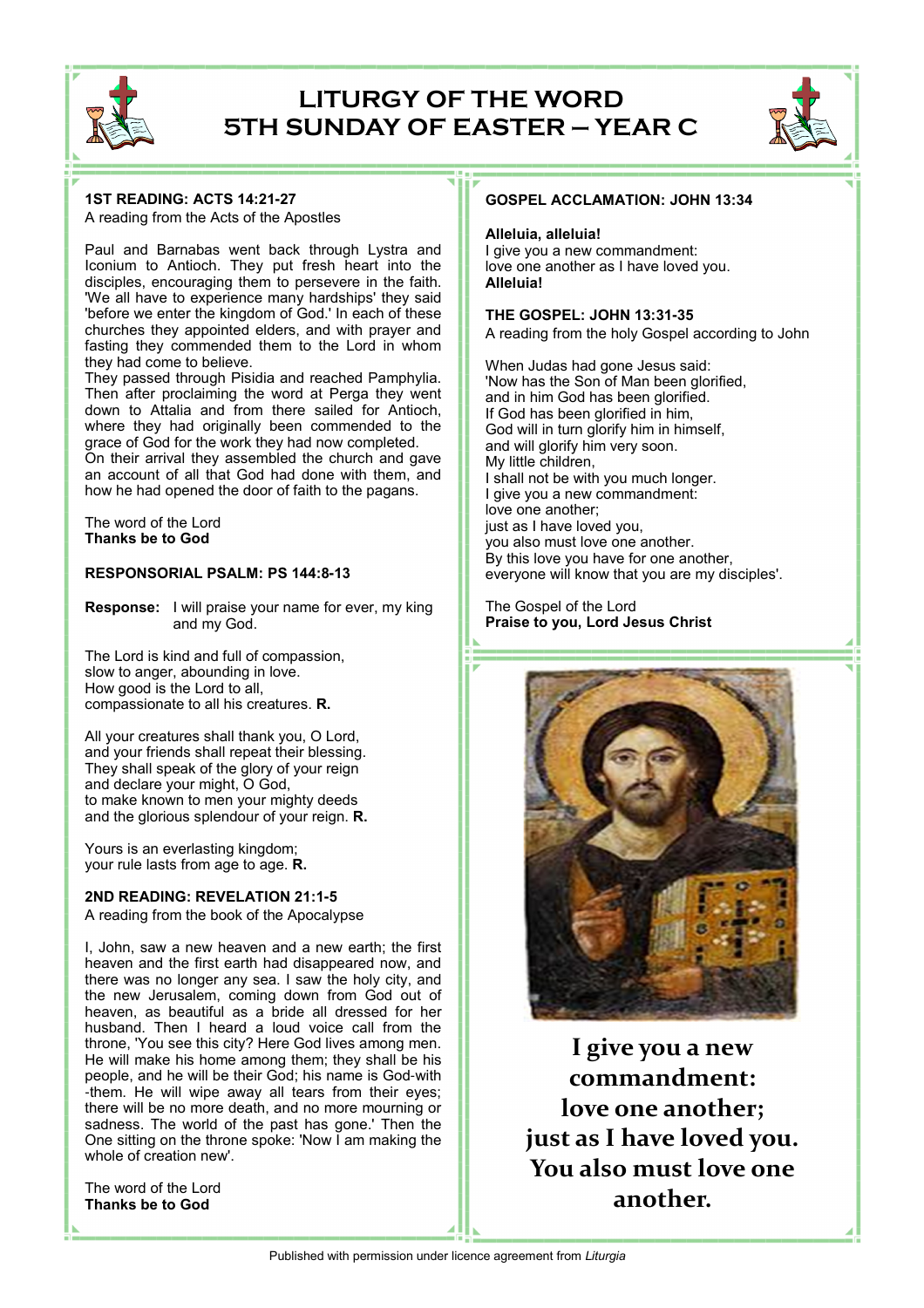### **PARISH NOTICES**

**PENTECOST SUNDAY IS ON 5TH JUNE:** It is the celebration of the coming of the Holy Spirit on those gathered in the upper room, including Mary, the mother of Jesus (Acts 1:12-14). In Acts 2 we read that there were many people in Jerusalem, at this time, from every nation under heaven. Here in our parish we, too, have many people from many nations. So, to celebrate this wonderful feast, we will continue our tradition of praying the intercessions in different languages. During the next couple of weeks people will be asked to translate a prayer from English into their own language and pray this prayer at Mass on Pentecost Sunday. After the 10:00am Mass we are planning to have brunch/lunch at the Hall where we hope many of you will be willing to bring a plate of food to share from your culture. It will be a good way to meet other members of our parish and build a stronger parish community. Come Holy Spirit!

**MASS OF CHRISTIAN BURIAL** will be celebrated in the Church at 10:30am, Tuesday, 17 May, for the repose of the soul of the late Roger Sirolli (Station Street, Guildford). All parishioners welcome.

**BISHOP'S GOOD SHEPHERD APPEAL — 28-29 MAY 2022:** The Bishop's Good Shepherd Appeal will be held on 28-29 May 2022. **Focus:** Holy Spirit Seminary.

**HELLO EVERYONE! St. Patrick's Senior Citizens Club** is for anyone over **55**. The next meeting and activities will be held on **Monday, 16 May 2022 at 9:30am** in the Hall next to the Church. For general information please ring Jim Newell on 9632.5049.

**TAP & GO" DONATION POINT:** The opportunity is now available for parishioners and visitors to donate to St. Patrick's Parish using a credit or debit card. The majority of parishes in the Diocese now have this facility. Following advice from both the Parish Pastoral Council and the Finance Committee to install this new donation point, it will be available for use at the weekend Masses, at least initially. The donation is pre-programmed for \$5.00 per tap of the card over the tap symbol. If you wish to donate more than \$5.00, tap again. It takes a few seconds to record your donation. The Diocese's encouragement to use this facility is a response to the trend where most people carry little, if any, cash these days. The donation point does not take the place of the First and Second collections or the weekly envelope offerings. St. Patrick's is very grateful for your donations, however you wish to make them.

~ *Fr. Peter Blayney*

**SACRAMENT OF PENANCE:** Will be held in the Confessional Room every Saturday from 4:30pm to 5:15pm.

**EUCHARISTIC ADORATION:** Will be held on Fridays, after the 9:15am Mass, for one hour, concluding with Benediction. This hour will be a quiet time of prayer and reflection.

**LEGION OF MARY:** Invites you to the Rosary Cenacle every Thursday morning at 8:15am to pray for the sick, Holy Souls, the dying and Priests. Please join us as the world needs more prayer.

## **DIOCESAN NOTICES**

#### **POSITIONS VACANT:**

**Senior Administrative Support Co-Ordinator – Diocese of Parramatta**

2 x Project Co-Ordinator (Part-Time) – Catholic Youth Parramatta, Diocese of Parramatta – **Applications close 10:00pm Sunday, 29 May.**

**More details at:** parracatholic.org/employment

**Fundraising Campaigns Manager – Put Your Faith Into Action For The Common Good**: Parramatta Catholic Foundation is seeking a dynamic Fundraising Campaigns Manager, following Bronwyn Muir's retirement. This is a heart-warming, for-purpose vocational opportunity to put your faith into action, supporting our mission to share Christ's message of love and salvation with all. The role is pivotal to nurturing faith, hope and charity throughout Western Sydney and the Blue Mountains through the Diocese of Parramatta's ministries including our Holy Spirit Seminary, Clergy Support Foundation (caring for retired and ill priests), Confraternity of Christian Doctrine (Special Religious Education) and Catholic Care's social welfare services. For information, please call Dianne Wigan, Head of Fundraising on 0408 922 478.

**COMMISSIONING MASS FOR LITURGICAL MINISTERS 2022 – THURSDAY, 26 MAY:** The Commissioning Mass for Liturgical Ministers will be held on Thursday, 26 May 2022 at 7:30pm at St. Patrick's Cathedral Parramatta. During this Mass, Bishop Vincent will commission those who have completed their specific courses at the Liturgical Ministry Formation Course both previously and this year's and want to be commissioned. Please RSVP by Thursday, 19 May to anne.stanton@parracatholic.org with total numbers of those attending for catering purposes.

**BISHOP VINCENT PRESENTS SR. PATRICIA FOX NDS:** Friday, 27 May, 7:00pm-9:00pm - Bishop Bede Heather Centre, 1-5 Marion Street, Blacktown. Ministering to the poor and marginalised in the Philippines for close to 30 years, Sr. Pat Fox was arrested at her convent in northeast Manila and accused by the Filipino president of taking part in illegal political activities and of speaking out against the government. Join us for her compelling presentation, a short response from Bishop Vincent Long, Q&A and light canapes and drinks. LIMITED SEATS - Bookings essential via email at: met@parracatholic.org.

**\*SAVE THE DATE\* TRI-DIOCESAN SOCIAL JUSTICE REFLECTION EVENING - 20 JULY:** The Diocese of Parramatta, together with the Archdiocese of Sydney and the Diocese of Broken Bay, invites you to an evening of delicious food, prayer, and great keynote speakers. Let's reflect on the Social Justice Statement "Cry of the Earth, Cry of the Poor", and celebrate how people across all three Dioceses have responded to these cries in 2021-22. The reflection evening will be held on Wednesda,y 20 July from 6:00pm to 9:00pm – more details will follow in June.

**THEOLOGY OF THE BODY – 28 MAY:** Holy Cross Parish, Granville will be hosting a Theology of the Body – Awaken Your Desire session by Fire Up Ministries on Saturday, 28 May at 7:00pm at MacKillop Hall, 38 Grimwood Street, Granville. Free – Must be +18 to attend.